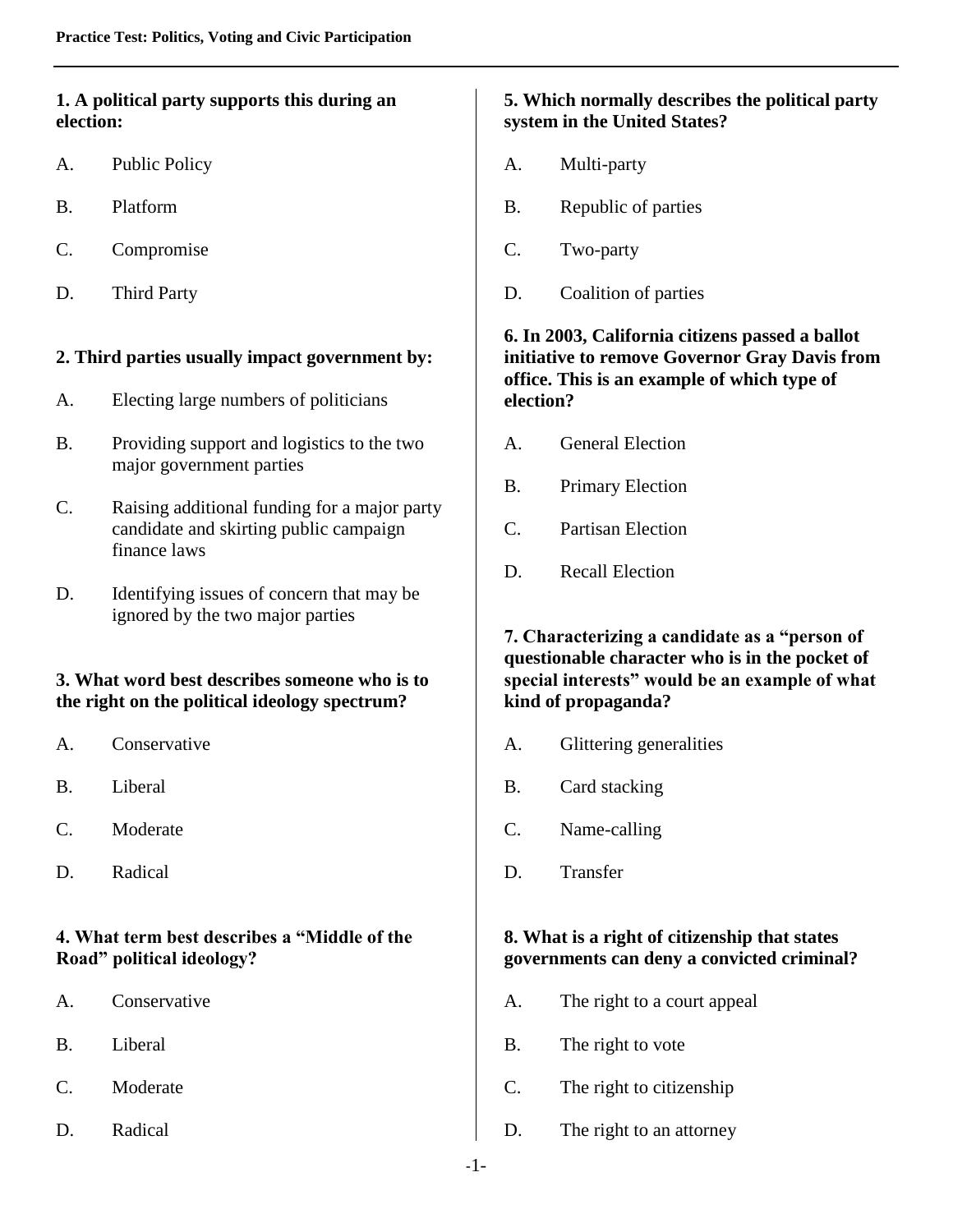### **9. During the summer of a presidential year, party delegates from across the United States take part in an event where they gather together. What is the name of this event?**

- A. A National Campaign
- B. A National Convention
- C. National Rally
- D. National Conference

### **10. On Election Day, reporters and polltakers interview voters as they leave precincts. What are these polls called?**

- A. Precinct Polls
- B. Exit Polls
- C. News Polls
- D. Projection Polls

### **11. How is the number of electoral voters allotted to each state?**

- A. It is based on the total number of a state's United States Senators and Representatives
- B. It is based the total number of a state's population, according to the most recent census
- C. It is based on the total number of registered voters in a state
- D. There is a fixed number, as established in Article I of the United States Constitution

### **12. Which of the following has** *never* **been a factor in determining whether an American citizen has a right to vote?**

- A. Age
- B. Sex
- C. Race
- D. Religion

#### **13. Winning an election is a two step process. First, candidates must be \_\_\_\_\_\_\_\_\_\_\_\_\_\_, and then they must run a to convince voters to select them.**

- A. Registered; ballot
- B. Campaigned; election
- C. Nominated; campaign
- D. Assessed; test

### **14. An election between candidates from opposing parties for the purpose of choosing one of them to hold a public office is called what?**

- A. Primary Election
- B. General Election
- C. Run-Off Election
- D. Recall Election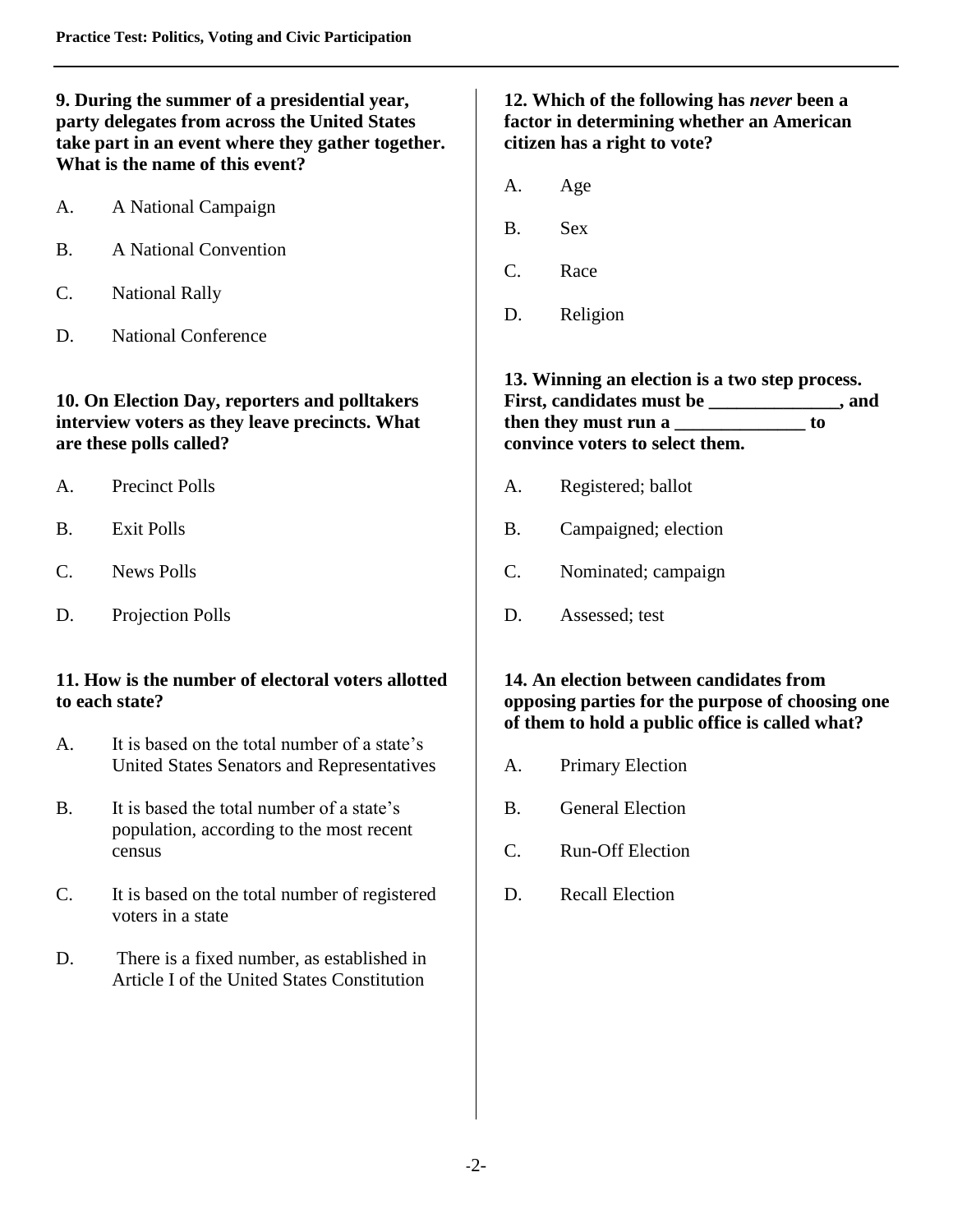### **15. Which of the following statements BEST describes how the President of the United States is elected?**

- A. Whichever candidate gets the most votes nationwide wins
- B. Whichever candidate wins a majority vote in the most states wins
- C. Whichever candidate earns a majority of electoral votes wins
- D. Whichever candidate wins the majority of debates wins

### **16. What would** *most likely* **happen if there were no laws against slander or libel?**

- A. Politicians would attack each other verbally and more often
- B. Politicians would tell the truth about each other more often
- C. Politicians would behave more civilly
- D. Politicians would likely make more false and malicious charges against one another

### **17. Activism is the opposite of \_\_\_\_\_\_\_\_\_\_\_\_\_\_. Which** *best completes* **this sentence?**

- A. Apathy
- B. Protesting
- C. Polling
- D. Public Opinion

## **18. What is the main purpose of lobbying?**

- A. To prepare any flyers or posters for a nominee to public office
- B. To drive the congressional representatives back into session
- C. To persuade lawmakers to pass laws in the best interest of their group
- D. To send notices to the President regarding the laws that interest them

### **19. Why does the federal government set limits on direct campaign contributions?**

- A. To limit the speech of candidates
- B. To remove corruption from electoral politics
- C. To create public funding for third parties
- D. To increase the contributions of soft money

## **20. What do critics of interest groups claim?**

- A. Interest groups have too much influence
- B. Interest groups provide necessary services
- C. Interest groups enable Americans to organize
- D. Interest groups communicate the wishes of the populace

### **21. Which of the following is the** *best* **example of participating in civic life?**

- A. Opening a store
- B. Working with the volunteer fire department
- C. Going on vacation
- D. Investing in the stock market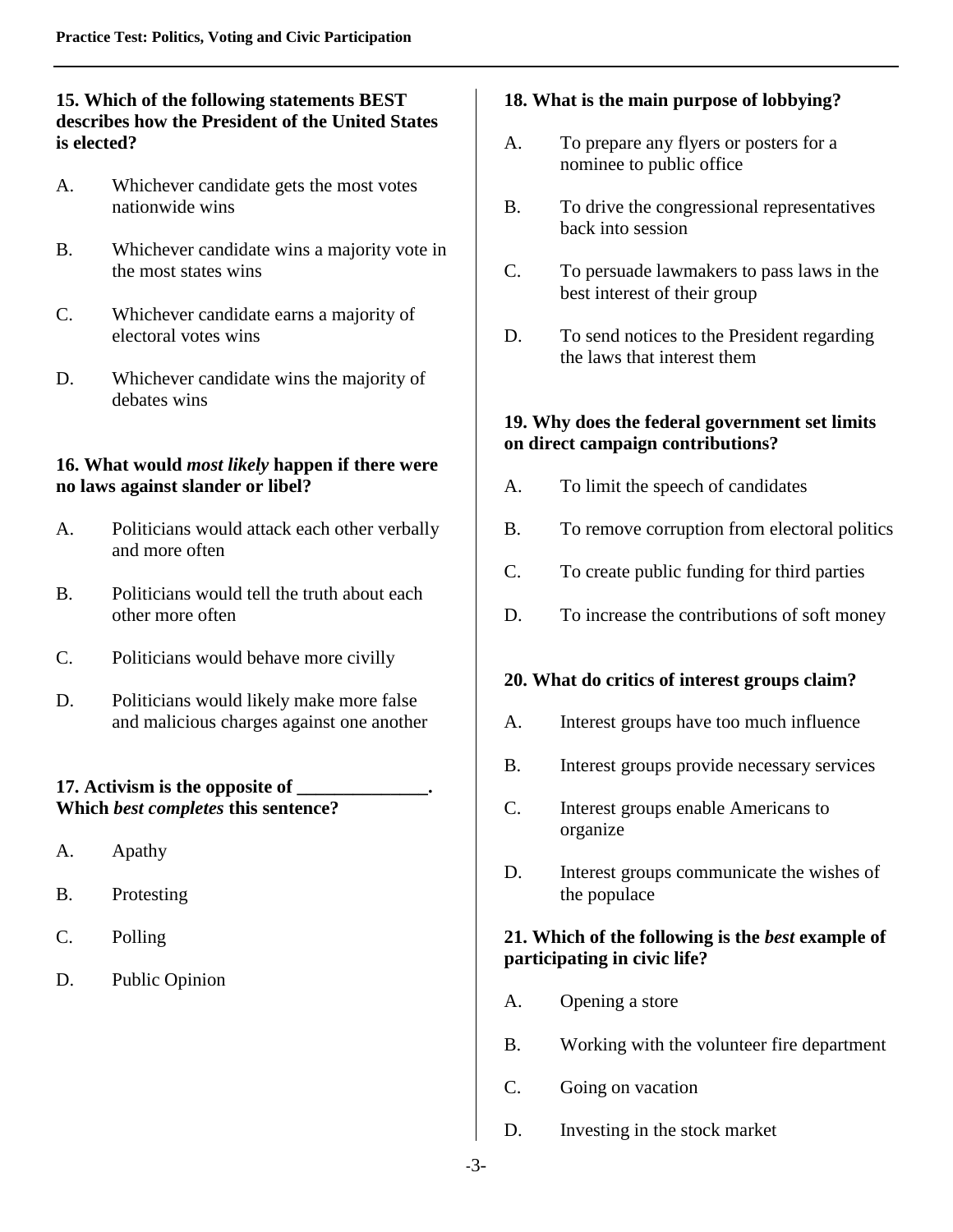### **22. Which of the following is** *NOT* **a consequence of non-compliance with laws?**

- A. Fines
- B. Jail
- C. Death
- D. Torture

### **23. A place where people feel a sense of belonging and share similar characteristics can be described as:**

- A. Community
- B. Custom
- C. Interaction
- D. Value

#### **24. Volunteering to mentor "at risk" youth, working at a polling place on Election Day, running for city council, and teaching English to immigrants are all examples of:**

- A. Political activism
- B. Civic Involvement
- C. Conflict Resolution
- D. Participation in the Judicial Process

### **25. What does reading the paper to learn the views of candidate** *best exemplify***?**

- A. Being part of an informed electorate
- B. A cost of public service
- C. Patriotism
- D. Exercising rights of the free press

### **26. Of all the following ways to settle conflicts in the workplace, which term calls for a third party to help two individuals reach an agreement?**

- A. Boycott
- B. Mediation
- C. Arbitration
- D. Strike

### **27. Reaching a compromise involves:**

- A. Sticking to all of your demands throughout the discussion
- B. Using the media to put down others' points of view
- C. Giving in on some demands and keeping others
- D. Refusing to enter discussions

### **28. Which trait is indicative of a good negotiator?**

- A. A person who clarifies problems and helps resolve conflicts
- B. A person who controls the behavior of others in the group
- C. A person who rarely listens to minority viewpoints
- D. A person who uses computers to process information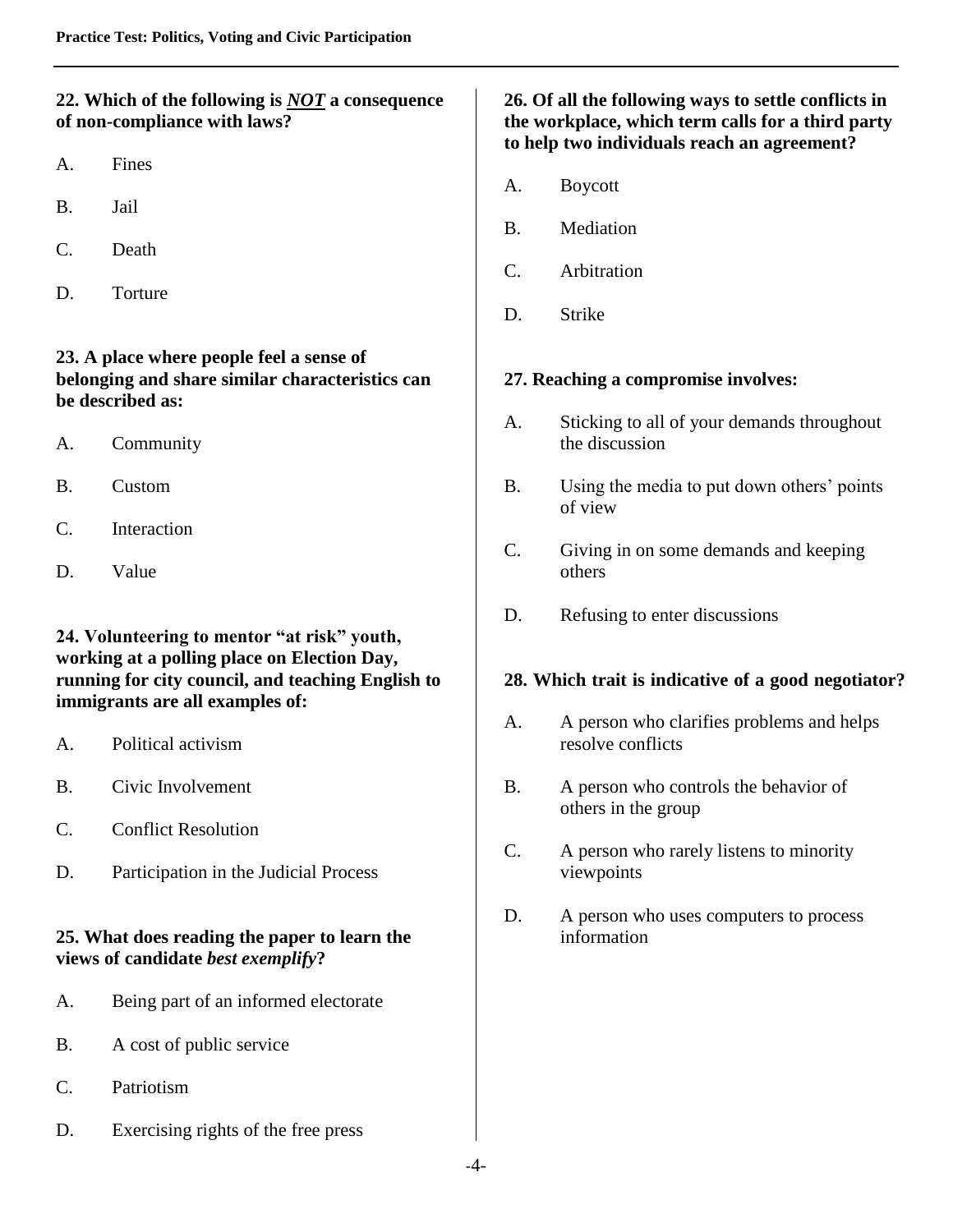## **29. What statement best describes the main idea that the cartoon is trying to convey?**



- A. The two candidates are stubborn
- B. The two candidates cannot reach a compromise
- C. The two candidates are working against one another, which hurts party unity
- D. Compromise is necessary between political parties

### **30. What does the cartoon below suggest about exit polls in the 2004 election?**



- A. Exit polls may be unreliable
- B. Voters do not know who they voted for
- C. The methodology of exit polls is flawed
- D. Exit polls are always unreliable

### **31. Complete the analogy. Conservatism: Republican as** <br> **Republican as**

- A. Liberalism : Libertarianism
- B. Liberalism : Green
- C. Republican : Democrat
- D. Liberalism : Democrat

# **32. In North Carolina, \_\_\_\_\_\_\_\_\_\_\_\_\_\_\_\_\_\_\_**

**occur before**  $\qquad \qquad$ 

- A. Party Primaries; Appointments
- B. Appointments ; Party Primaries
- C. General Elections; Appointments
- D. Party Primaries; General Elections

# **33. What is the main idea of the cartoon below?**



- A. It is hypocritical of the Congress to deny Washington D.C. residents voting rights
- B. It is hypocritical of the Congress to allow Washington D.C. residents voting rights
- C. It damages American Democracy if Washington D.C. residents are able to vote
- D. America is a beacon to the world